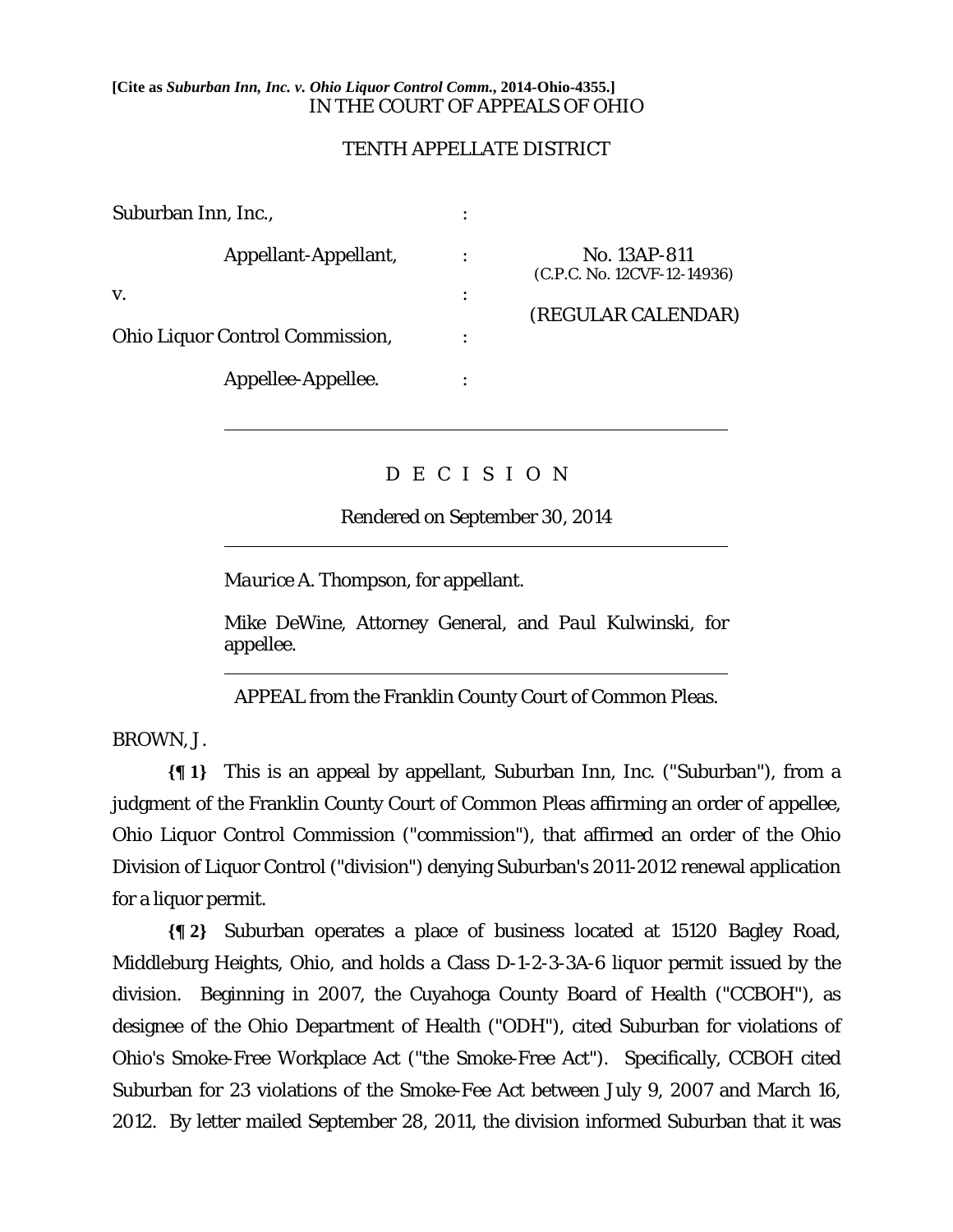<u>.</u>

denying the renewal of its 2011-2012 liquor permit on the basis that Suburban "has operated its liquor permit business in a manner that demonstrates a disregard for the laws, regulations, or local ordinances of this state [pursuant to] R.C. §4303.292(A)(1)(b), Chapter 3794, and O.A.C. Chapter 3701-52."

**{¶ 3}** Suburban filed an appeal with the commission from the order of the division and the commission conducted a hearing on August 16, 2012. The commission issued an order November 14, 2012 affirming the division's order rejecting the renewal of Suburban's permit on the basis that Suburban had "operated its permit business in a manner that demonstrates a disregard for the laws and regulations of this state pursuant to R.C. 4303.292(A)(1)(b)."1

**{¶ 4}** Suburban filed an appeal with the trial court from the order of the commission and the parties submitted briefs to the court. By decision and entry filed August 26, 2013, the trial court affirmed the order of the commission affirming the division's order rejecting Suburban's 2011-2012 renewal application.

**{¶ 5}** On appeal, Suburban sets forth the following three assignments of error for this court's review:

> [I.] The court of common pleas erred in concluding that the Ohio Liquor Control Commission, Division of Liquor Control lawfully denied Suburban Inn's 2011-2012 liquor permit renewal application based on violations of the Ohio Smoke Free Workplace Act.

> [II.] The court of common pleas erred in concluding that R.C. 4303.292(A)(1)(b) permitted the Ohio Liquor Control Commission, Division of Liquor Control to consider violations of the Ohio Smoke Free Workplace Act in determining whether to approve or deny Suburban Inn's 2011-2012 liquor license renewal application.

> [III.] The court of common pleas erred in concluding the order of the Liquor Control Commission rejecting Appellant's 2011-2012 liquor permit renewal application was supported by reliable, probative and substantial evidence and in accordance with law.

<sup>&</sup>lt;sup>1</sup> At the time of the division's order (September 28, 2011), the record indicates that CCBOH had imposed fines on Suburban for 20 violations of the Smoke-Free Act. Subsequent to that order, but prior to the commission's hearing, CCBOH imposed fines on Suburban for three further violations of the Smoke-Free Act (occurring on October 7, 2011, January 23 and March 16, 2012, respectively).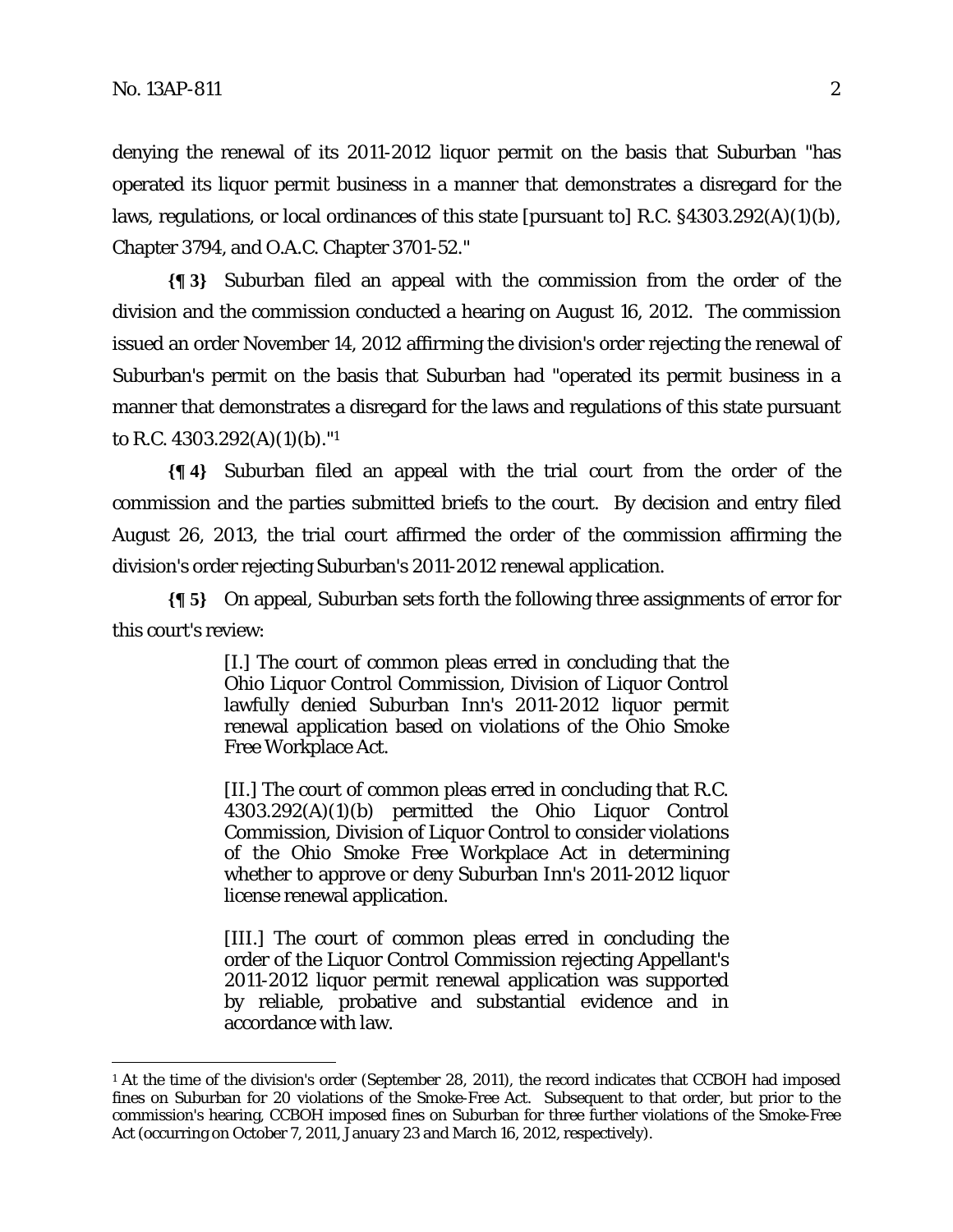**{¶ 6}** Suburban's assignments of error are interrelated and will be considered together. Under these assignments of error, Suburban asserts the trial court erred in: (1) determining that the commission and division lawfully denied its liquor permit renewal application based on violations of the Smoke-Free Act, (2) holding that R.C. 4303.292(A)(1)(b) permitted the division to consider violations of the Smoke-Free Act, and (3) finding that the order of the commission was supported by reliable, probative, and substantial evidence and was in accordance with law.

**{¶ 7}** In an administrative appeal, a trial court may affirm the order of an agency if the court finds, "upon consideration of the entire record and any additional evidence the court has admitted, that the order is supported by reliable, probative, and substantial evidence and is in accordance with law." R.C. 119.12. In *Gina, Inc. v. Ohio Liquor Control Comm*., 10th Dist. No. 11AP-107, 2011-Ohio-4927, ¶ 12-13, this court discussed the applicable standards of review for a court of common pleas and an appellate court in considering an administrative appeal, stating in part as follows:

> The common pleas court's "review of the administrative record is neither a trial de novo nor an appeal on questions of law only, but a hybrid review in which the court 'must appraise all the evidence as to the credibility of the witnesses, the probative character of the evidence, and the weight thereof.' " The common pleas court must give due deference to the administrative agency's resolution of evidentiary conflicts, but "the findings of the agency are by no means conclusive." The common pleas court conducts a de novo review of questions of law, exercising its independent judgment in determining whether the administrative order is "in accordance with law."

> An appellate court's review of an administrative decision is more limited than that of a common pleas court. The appellate court is to determine only whether the common pleas court abused its discretion. Absent an abuse of discretion, a court of appeals may not substitute its judgment for that of an administrative agency or the common pleas court. An appellate court, however, has plenary review of purely legal questions.

## (Citations omitted.)

**{¶ 8}** In accordance with R.C. 4303.271, "a permit holder is entitled to renew its liquor permit unless good cause exists to reject the renewal application." *Marciano v.*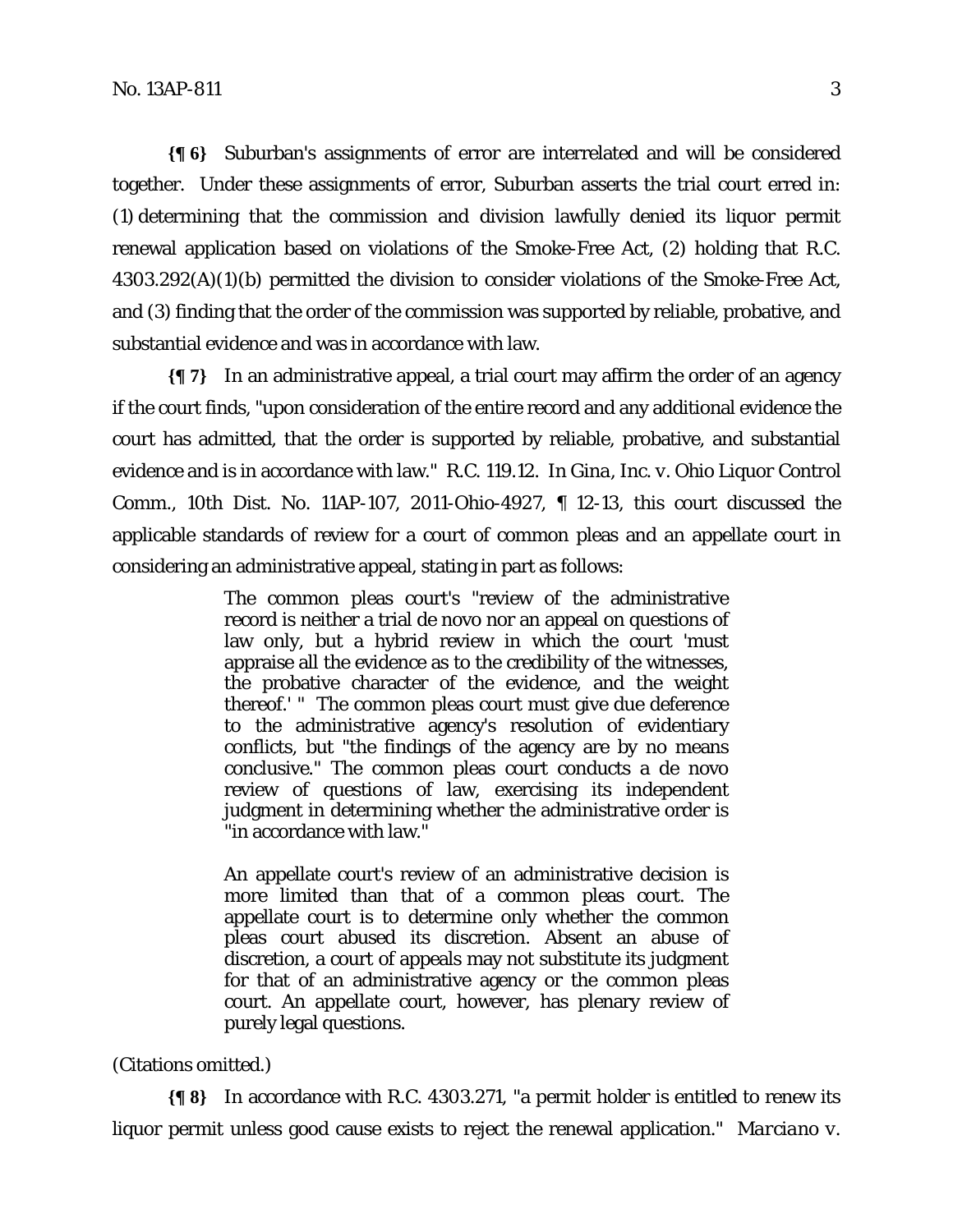*Ohio Liquor Control Comm.,* 10th Dist. No. 02AP-943, 2003-Ohio-2023, ¶ 19. Pursuant to R.C. 4303.292(A)(1)(b), the division may refuse to renew a liquor permit if the applicant "[h]as operated liquor permit businesses in a manner that demonstrates a disregard for the laws, regulations, or local ordinances of this state or any other state."

**{¶ 9}** We first address Suburban's assertion that the trial court misapplied the law in addressing its claim that the division lacked authority to enforce violations of the Smoke-Free Act on behalf of ODH. According to Suburban, any "disregard for the laws" in this case is punishable only by ODH, the agency vested with enforcement powers over smoking-ban violations. Suburban further argues the trial court erred in holding that the division and commission can consider violations of a specific punishment statute (i.e., the Smoke-Free Act) to enforce a general punishment statute (R.C. 4303.292).

**{¶ 10}** While the trial court agreed with Suburban's contention that the division lacked authority to enforce violations of the Smoke-Free Act, the court held that the commission's order, affirming the order of the division rejecting the renewal application, "does not enforce any provision of the [Smoke-Free] Act." Specifically, the trial court noted that the issue before the commission did not involve a consideration of whether Suburban violated the Smoke-Free Act, as such finding had been previously made by CCBOH. Rather, the court held, the commission's order "correctly finds that Suburban's failure to comply demonstrates a disregard for the laws of this state."

**{¶ 11}** Upon review, we find no error with the trial court's determination that neither the division nor the commission has improperly attempted to enforce the Smoke-Free Act. As recognized by the trial court, "the fact that another agency has enforced the law against a permit holder" is not dispositive as to whether that same conduct "demonstrates a disregard for the law as that term is used in R.C. 4303.292(A)(1)(b)."

**{¶ 12}** Decisions from this court support the trial court's determination on this issue. In *Nasser v. Ohio Liquor Control Comm.,* 163 Ohio App.3d 234, 2005-Ohio-4638 (1oth Dist.), agents of the Ohio Department of Taxation searched the appellant-owner's liquor store after receiving a complaint that the owner had sold untaxed cigarettes. During the search, agents discovered a variety of untaxed tobacco products, and the search also revealed that the store did not have a current cigarette license. The owner was charged with various offenses as a result of that agency's investigation, and the division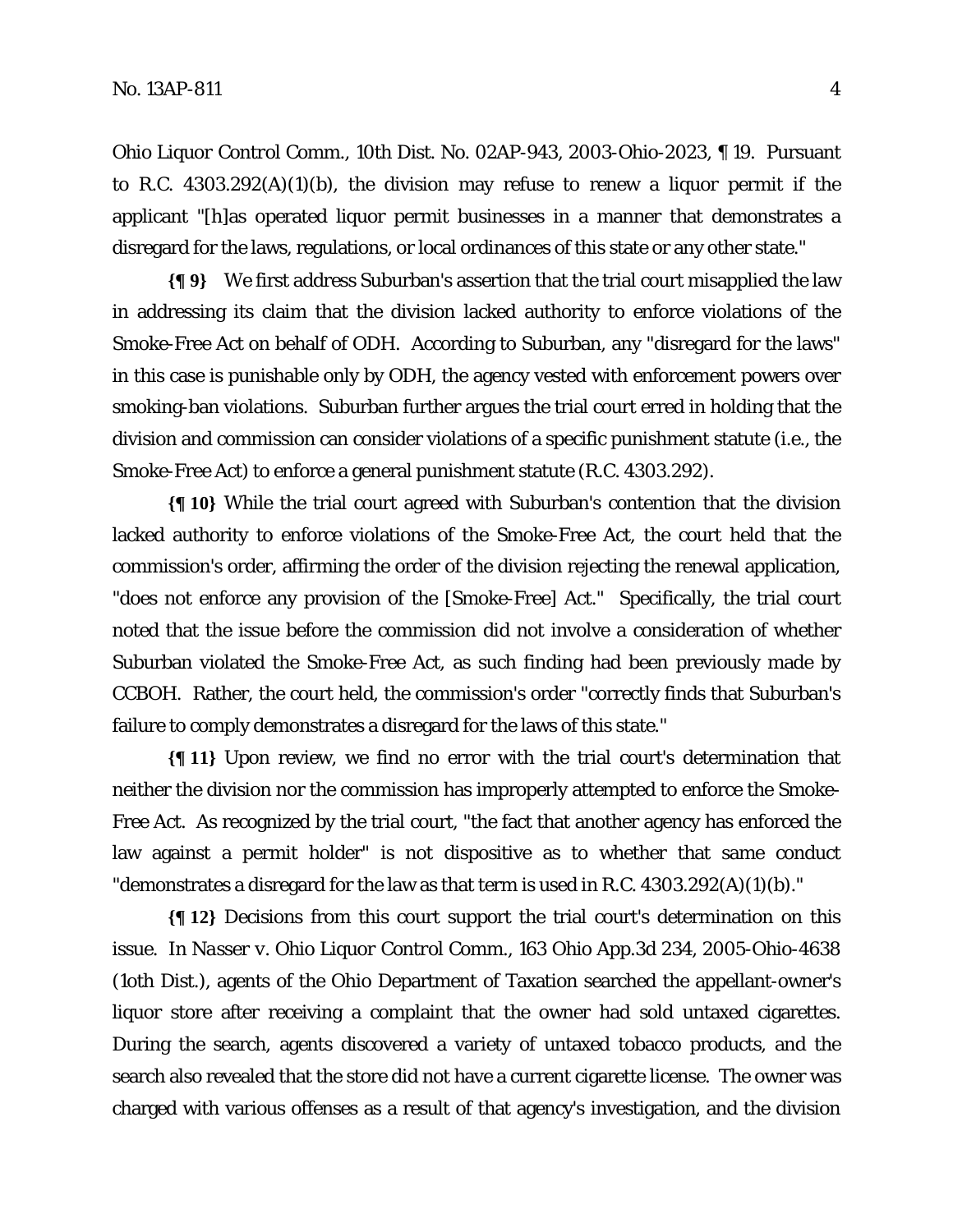subsequently relied on those findings to reject, pursuant to R.C. 4303.292(A)(1)(b), the appellant-owner's application to transfer ownership of a liquor permit. On appeal, this court held that such evidence constituted "reliable, probative, and substantial evidence to support the division's finding that the appellant and her husband operated their liquor permit business in a manner that demonstrated a disregard for the laws, regulations, or local ordinances of Ohio." *Id.* at ¶ 15.

**{¶ 13}** In *Douglas v. Ohio Liquor Control Comm.,* 10th Dist. No. 11AP-133, 2012- Ohio-2218, the commission denied a renewal application for a liquor permit where the evidence indicated the public health department had found health and safety violations at the permit holder's establishment. This court, in affirming the trial court's decision upholding the order of the commission, rejected the permit holder's challenge to the commission's finding he had shown a disregard for laws, regulations or local ordinances based on those health code violations.

**{¶ 14}** In a similar vein, this court has noted that "[t]he fact that the Commission is without authority to arrest or charge a permit holder for a violation of R.C. Chapter 2915 [criminalizing gambling activities] has no bearing on the Commission's authority to sanction the individual's liquor permit for the same violation." *Convenient Food Mart, Inc., No. 392 v. Ohio Liquor Control Comm.,* 10th Dist. No. 10AP-248, 2010-Ohio-4612, ¶ 17. In *Convenient Food Mart,* this court further observed that "[b]ecause possessing a liquor permit is a privilege, which also carries with it great responsibility, the General Assembly has vested the Liquor Control Commission with broad authority to regulate that practice in this State." *Id*. at ¶ 14.

**{¶ 15}** In the instant case, we agree with the trial court that the proper legal entity (CCBOH) enforced the law against Suburban with respect to violations of the Smoke-Free Act, and the division and commission did not act contrary to law in considering, for purposes of R.C. 4303.292, whether such violations supported a finding that the permit holder had operated its business in a manner demonstrating a disregard for the laws or regulations of this state. Further, Suburban's contention that the trial court erred in holding that violations of a specific statute can be used to enforce a general punishment statute is not persuasive. Such argument is premised upon Suburban's claim, which we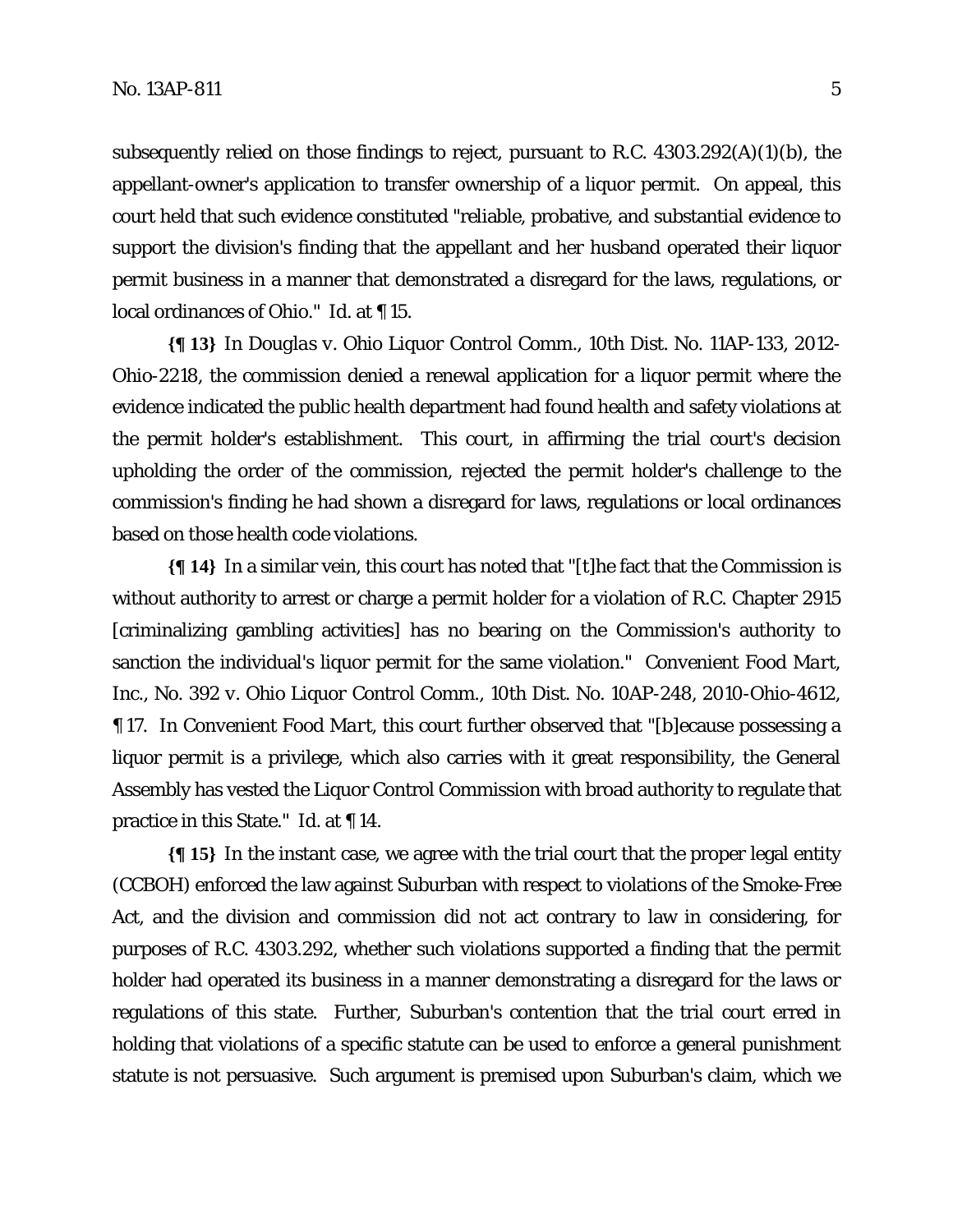have rejected above, that the division and commission improperly seek to enforce provisions of the Smoke-Free Act.

**{¶ 16}** Suburban also contends that, even if the division is permitted to deny renewal based upon violations of the Smoke-Free Act, there was a lack of reliable, probative, and substantial evidence to support a finding of repeated violations. More specifically, Suburban maintains it was improper for the trial court to consider all of the violations submitted as part of the administrative record. According to Suburban, the only relevant citations regarding the 2011-2012 renewal period involved three violations of the Smoke-Free Act covering a period between October 2010 and September 2011. Suburban further asserts that the number of violations at issue precluded a finding of good cause to deny renewal of the liquor permit.

**{¶ 17}** The commission's order, finding that the division presented ample evidence to demonstrate good cause to support the non-renewal of Suburban's permit, states in part:

> [T]he evidence shows that appellant committed 20 violations of the Smoke Free Act on various dates between July 9, 2007 and June 6, 2011. \* \* \* Appellant argues that only three of those violations occurred since appellant's last successful renewal in October 2010, and that all of the other violations that occurred prior to the last renewal cannot now serve as a basis for non-renewal. \* \* \*

> However, a close review of the evidence shows that the three violations \* \* \* involved conduct that was found "deemed to be intentional" under R.C. 3794.07(B) \* \* \*. When viewed in their context, the evidence shows that the three violations were indeed part of a pervasive, ongoing pattern of unlawful conduct concerning an intentional disregard for the Smoke Free Act.

> Nevertheless, the Division also presented further evidence that shows that appellant committed three additional violations, all deemed intentional as well, *after* the Division refused to renew appellant's permit in October 2011. \* \* \* The Commission finds that, notwithstanding all of the other prior violations, the evidence demonstrating six intentional violations since appellant's last renewal is more than sufficient to constitute good cause.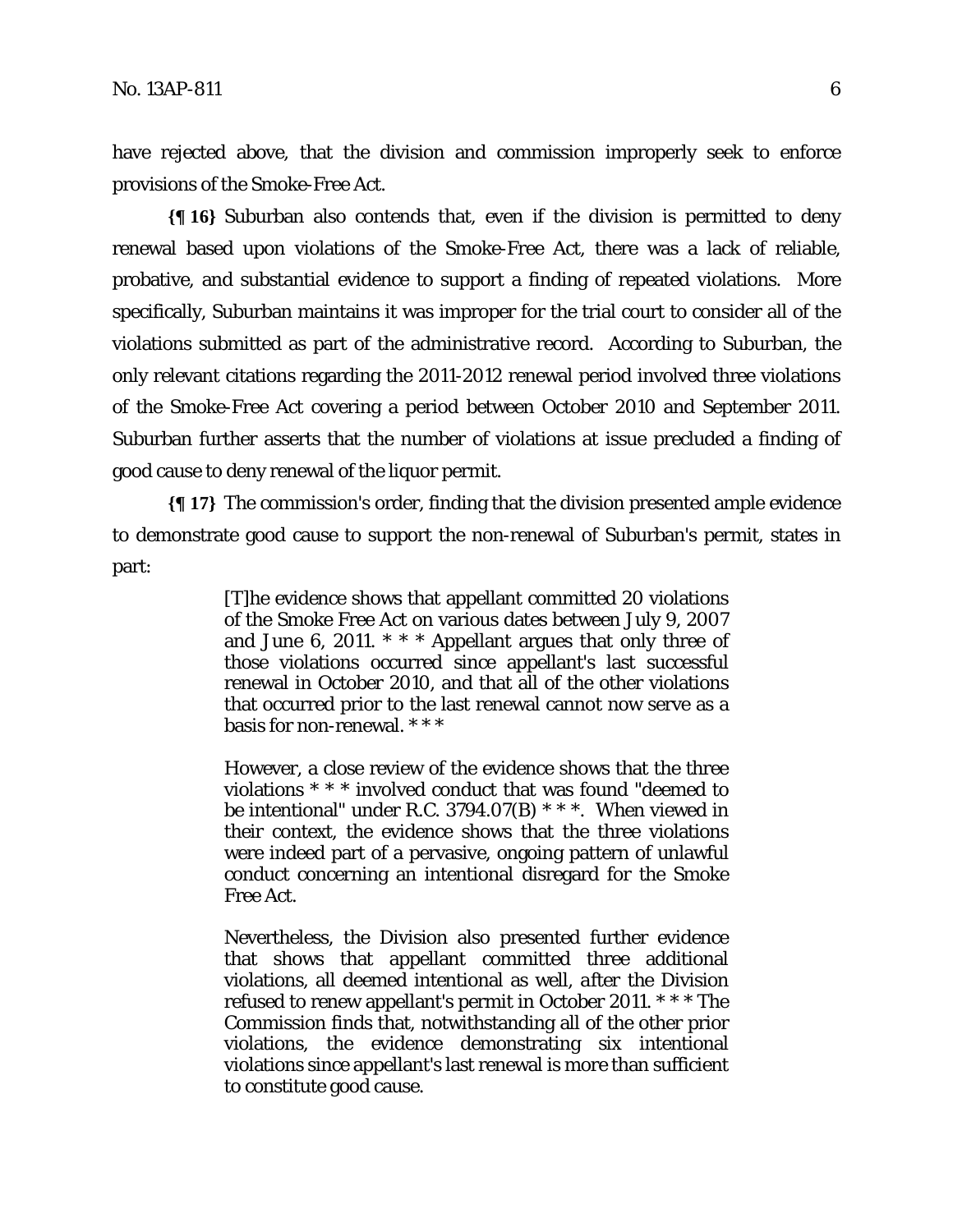Finally, the evidence shows that appellant has accumulated \$76,500 in debt certified to the Ohio Attorney General's Office, combined with interest and costs for a total of \$89,891.14 due and owing as of August 15, 2012 \* \* \*.

(Emphasis sic.)

**{¶ 18}** This court has previously held that "in determining whether 'good cause' exists for its refusal to renew a permit, the department is permitted to consider the cumulative effect of continuing violations." *Tiger Invests. of Columbus, Inc. v. Ohio Liquor Control. Comm.,* 8 Ohio App.3d 316, 317 (10th Dist.1982) (rejecting appellant's claim that only the years 1980 and 1981 should have been considered; rather, police reports from 1978, 1979, and part of 1980, as well as citations from January 1979 to April 1980, constituted reliable, probative, and substantial evidence supporting department's decision). Thus, "past acts may be reviewed in combination with recent violations to show a course or pattern of conduct which was of a continuing nature, and could be considered in its totality by the director and the commission in rejecting an application for renewal of a permit." *Patrick v. Ohio Liquor Control Comm.,* 10th Dist. No. 77AP-246 (July 28, 1977).

**{¶ 19}** In the instant case, the trial court noted that the county department of health had fined Suburban for violations of the Smoke-Free Act beginning in 2008, and that the permit holder was "subsequently repeatedly cited for such conduct in the ensuing years." Specifically, the evidence indicated Suburban had committed 20 violations at the time it submitted its 2011-2012 renewal application, and three of those violations "had occurred in the time period since Suburban's most recent permit renewal." Further, at the time Suburban applied for its renewal, it had been assessed fines in the amount of \$71,600, and had paid only \$100 of such assessment. The court also noted that "at least twelve of the violations occurring before September 8, 2011 were deemed intentional and all three violations occurring in the period immediately prior to the renewal application were deemed intentional."

**{¶ 20}** Here, notwithstanding the fact that the division could have rejected Suburban's renewal application based solely upon the three violations during the renewal period, we find no error by the trial court in finding that the commission could have considered the cumulative effect of past violations "in combination with recent violations